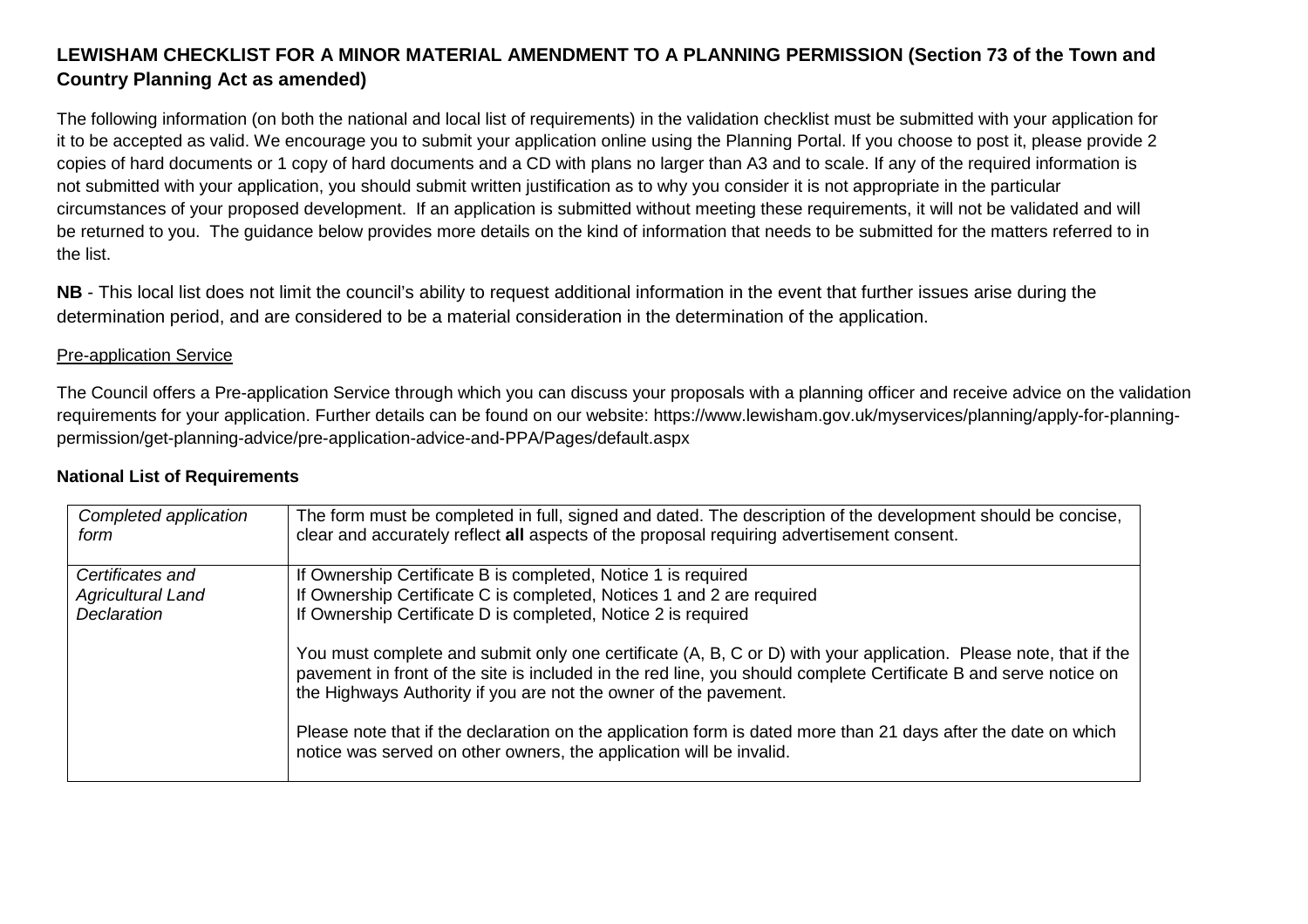|                     | Guidance on how to fill out these forms can be found at the Planning Portal web site<br>www.planningportal.gov.uk                                                                                                                                                                                                                                                                                                                                                                                                                                                                                                                                                                                                                                                                                                                                                                                                                                                                                                                                                                                                                                                                                                                                                                                                                                                                                             |
|---------------------|---------------------------------------------------------------------------------------------------------------------------------------------------------------------------------------------------------------------------------------------------------------------------------------------------------------------------------------------------------------------------------------------------------------------------------------------------------------------------------------------------------------------------------------------------------------------------------------------------------------------------------------------------------------------------------------------------------------------------------------------------------------------------------------------------------------------------------------------------------------------------------------------------------------------------------------------------------------------------------------------------------------------------------------------------------------------------------------------------------------------------------------------------------------------------------------------------------------------------------------------------------------------------------------------------------------------------------------------------------------------------------------------------------------|
| Site location plan  | The site location plan must:<br>be at a scale of 1:1250 or 1:2500 (or larger if appropriate)<br>show sufficient roads and buildings adjacent to the application site to identify it exactly<br>show the direction of North<br>show the boundaries of the application site edged in red (including sufficient land to carry out the<br>development i.e. access, landscaping, visibility splays and parking)<br>show any other land within the applicant's control edged in blue                                                                                                                                                                                                                                                                                                                                                                                                                                                                                                                                                                                                                                                                                                                                                                                                                                                                                                                                |
| The appropriate fee | Please follow this link which sets out the fee structure and guidance on exempt applications:<br>https://www.lewisham.gov.uk/myservices/planning/apply-for-planning-permission/Download-<br>forms/Pages/default.aspx<br>Each application must have a separate fee, we do not accept one fee for several applications at different<br>addresses. If you are submitting your application through the Planning Portal or another on-line application<br>submission service, you can pay online at the same time. However, if you submitting an application directly to<br>us, via email or post, you can make a payment by debit or credit card over the telephone by calling us on 020<br>8314 7400 between 9:00 and 17:00, Monday to Friday. Alternatively, we can contact you for payment if you<br>endorse either panel 1 or 2 of the application form (depending on who we should contact for payment) with<br>"Card Payment required". Please also ensure the correct contact telephone number has been entered on the<br>form. We will then telephone you to collect payment.<br>You can pay with most debit or credit cards, except Diners Club and American Express. Debit card payments<br>are free, but there is a 1.9% surcharge for credit card payments until 8 January 2018, after which card charges<br>will be abolished. We no longer accept cheques, unless this has been pre-agreed with us. |

## **Local List of Requirements**

| A copy of other plans and                                             | When required                                                                                                                                                                                                                                                                                                                                                                   |
|-----------------------------------------------------------------------|---------------------------------------------------------------------------------------------------------------------------------------------------------------------------------------------------------------------------------------------------------------------------------------------------------------------------------------------------------------------------------|
| drawings or information                                               | All applications proposing changes to the approved plans.                                                                                                                                                                                                                                                                                                                       |
| necessary to describe the<br>subject of the application<br>including: | Minimum requirements<br>S73 applications must be accompanied by a marked up version of the approved plans to show the position and<br>nature of all proposed changes for information purposes. The proposed plans must be a full update or revision of<br>the originally approved plans and must include all information and clarifications originally included on the approved |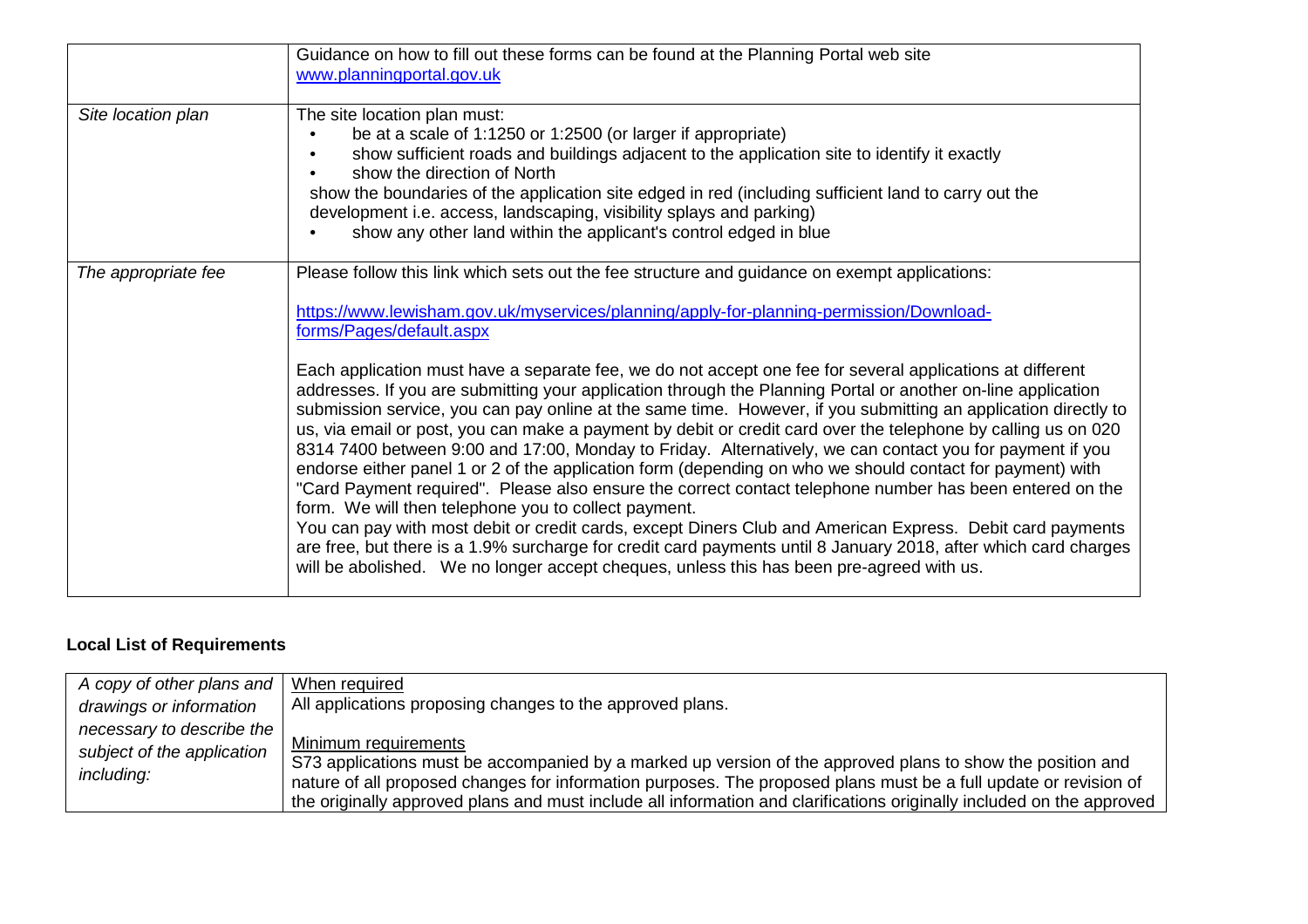|                                | plans. Applications proposing changes to the layout/size of residential accommodation, must state room sizes and                                                                           |
|--------------------------------|--------------------------------------------------------------------------------------------------------------------------------------------------------------------------------------------|
|                                | overall unit sizes on the plans.                                                                                                                                                           |
|                                | General plan requirements                                                                                                                                                                  |
|                                | All submitted plans and drawings must:                                                                                                                                                     |
|                                | - include a title and drawing number (with the relevant revision number as necessary)                                                                                                      |
|                                | - show the direction of north                                                                                                                                                              |
|                                | - be drawn to an identified metric scale (e.g. 1:50, 1:100, 1:200)                                                                                                                         |
|                                | - include key written dimensions and a scale bar showing a length of 1 metre and 10 metres                                                                                                 |
|                                | - state at which paper size the scale applies e.g. scale 1:200 at A3                                                                                                                       |
|                                | - show the proposed development in relation to the site boundaries and other existing buildings on the site                                                                                |
|                                | - show the proposed and existing situation on separate drawings.                                                                                                                           |
|                                | The scale bar, written dimensions and paper size are required to provide clear information on the scale to avoid                                                                           |
|                                | errors and misinterpretation due to variations and accuracy associated with the copying and printing of plans that                                                                         |
|                                | have been stored electronically.                                                                                                                                                           |
|                                |                                                                                                                                                                                            |
|                                | Block Plans must show at least the properties on either side and to the rear as well as existing and proposed                                                                              |
|                                | features e.g. roads, parking areas (including wheelchair parking), footpaths, any existing rivers, landscaping                                                                             |
|                                | (including the extent and type of hard surfacing), boundary treatments including walls and fences where proposed,<br>trees, buildings and other structures (e.g. cycle and refuse stores). |
|                                | Floorplans must indicate the position and size of wheelchair units proposed.                                                                                                               |
|                                |                                                                                                                                                                                            |
|                                | Levels shown on section drawings must relate to a fixed datum point off site.                                                                                                              |
|                                |                                                                                                                                                                                            |
|                                | We recommend grouping together plans by type within multi page pdf documents (e.g. existing plans together, or                                                                             |
|                                | proposed plans and elevations together).                                                                                                                                                   |
|                                |                                                                                                                                                                                            |
|                                | Applicants are encouraged to provide a list of submitted drawings and documents to assist in the validation                                                                                |
|                                | process.                                                                                                                                                                                   |
| CIL - Additional               | When required                                                                                                                                                                              |
| <b>Information Requirement</b> | All applications                                                                                                                                                                           |
| Form                           |                                                                                                                                                                                            |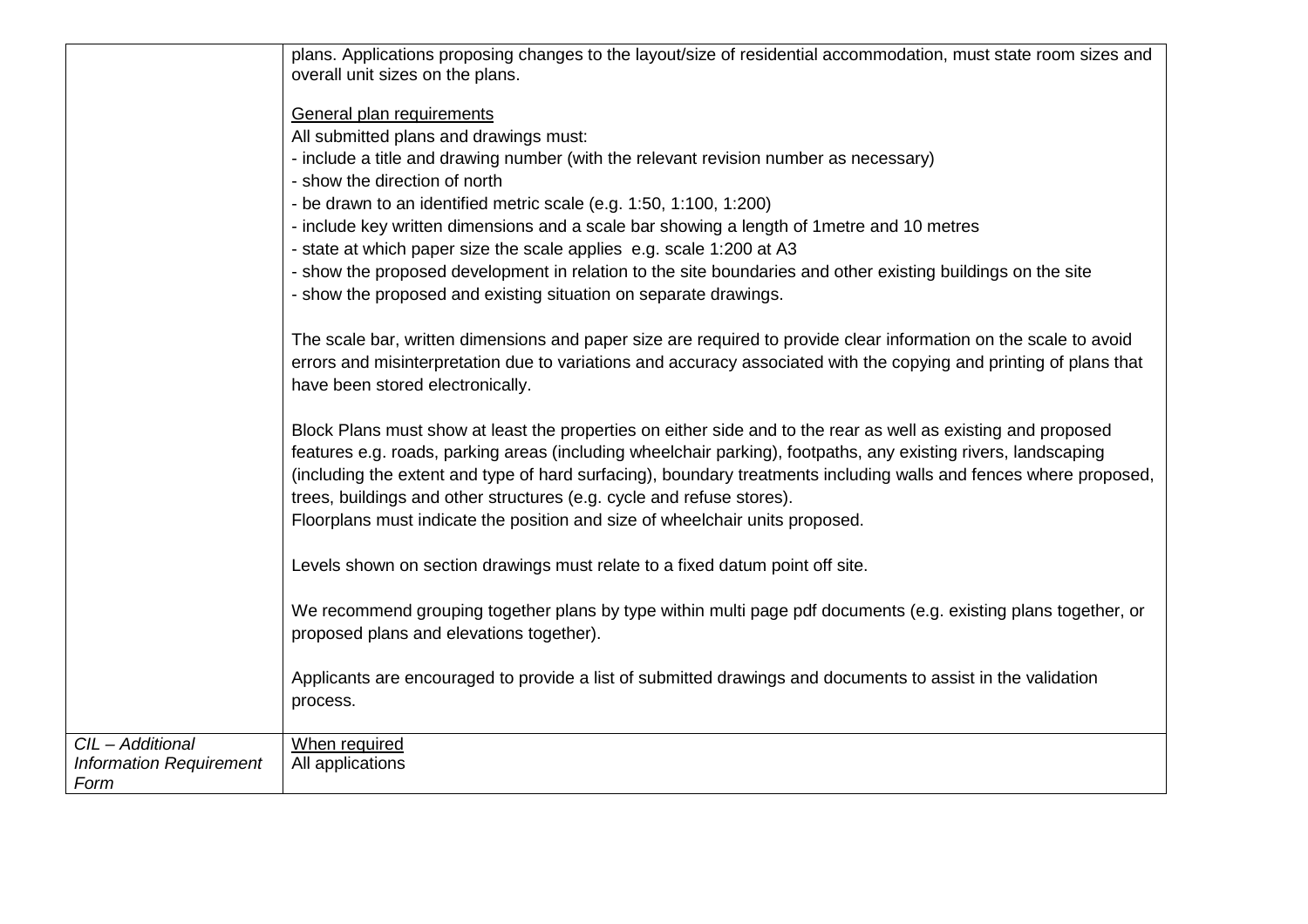|                                                                   | Minimum requirements<br>Community Infrastructure Levy (CIL) - Determining whether a Development may be CIL Liable Planning<br>Application Additional Information Requirement form:<br>http://www.planningportal.gov.uk/uploads/1app/forms/cil_questions.pdf<br>Guidance<br>This is required to calculate CIL in line with CIL regulations for the Mayor of London's CIL and local CIL.                                                                                           |
|-------------------------------------------------------------------|----------------------------------------------------------------------------------------------------------------------------------------------------------------------------------------------------------------------------------------------------------------------------------------------------------------------------------------------------------------------------------------------------------------------------------------------------------------------------------|
| <b>Planning Statement</b>                                         | When required<br>All applications.                                                                                                                                                                                                                                                                                                                                                                                                                                               |
|                                                                   | Minimum requirements<br>Statement to set out a description of and rationale for the changes proposed, and to provide an assessment of the<br>acceptability of those changes in relation to the Development Plan, guidance and legislation.                                                                                                                                                                                                                                       |
| Supporting information                                            | When required<br>Where the changes proposed require additional or addendum technical reports (e.g. Transport Statement) in order<br>to assess the impact of the proposal.                                                                                                                                                                                                                                                                                                        |
|                                                                   | Minimum requirements<br>This will depend on the nature and scale of amendments proposed, but could be in the form of additional or<br>addendum reports, and should be discussed with officers at pre-application stage.                                                                                                                                                                                                                                                          |
| <b>Environmental Statement</b><br>(ES)                            | <b>Requirements</b><br>Where required by The Town and Country Planning (Environmental Impact Assessment) Regulations 2017 and in<br>respect of any permitted scheme for which an ES formed part of the application documentation. Schedule 4 sets<br>out the information to be included. Further guidance is provided in the Planning Practice Guidance.                                                                                                                         |
|                                                                   | For s73 applications relating to permitted schemes for which an ES was submitted, an addendum statement<br>addressing the proposed changes to the scheme will be required as a minimum. This statement should assess<br>whether the proposed changes would give rise to any further or different significant effects. The scope of the<br>document will depend on the nature and scale of amendments proposed and should be discussed with officers at<br>pre-application stage. |
| <b>Viability Assessment (see</b><br>also Marketing<br>Assessment) | When required:<br>any application to amend an approved scheme which had been subject to viability review and which<br>$\bullet$<br>proposes changes to the design of that scheme or to the materials used, which change assumptions made<br>in the original viability assessment                                                                                                                                                                                                 |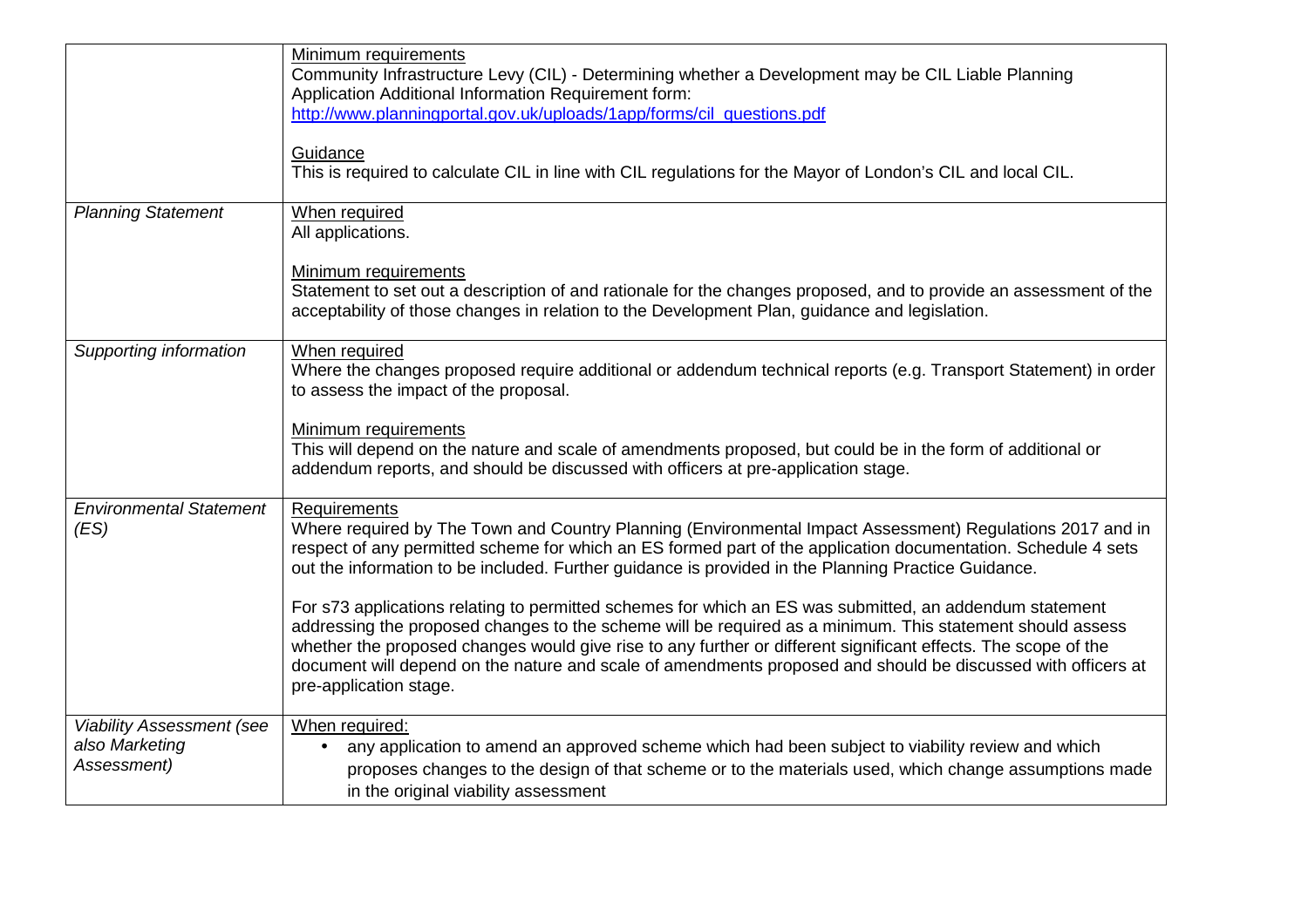### Minimum requirements

 The viability assessment must be accompanied by a solicitor's undertaking to meet the Council's costs in having the assessment independently reviewed.

### New residential development

 Viability information should be set out using Argus software (or other software as agreed with the Council in writing prior to submission) and include a scheme layout plan, a Land Registry plan with a Statement of Ownership and also an explanation of the conditions of purchase and build (where applicable). The Statement should specifically refer to the Council's Planning Obligations SPD and, where relevant, the Mayor's Affordable Housing and Viability SPG (2017) and must be linked to the required Planning Obligations Statement ands Affordable Housing Statement. The applicant should provide an EUV for the site with justification for this value, i.e. a valuation report, together with evidence to justify any premium adopted.

The assumptions for the following matters will need to be detailed:

- planning policy
- site area
- proposed specification and build costs
- residential values (including comparables)
- any value attributed to ground rents
- use classes (no. of units, no. of habitable rooms, floorspace)
- size of units
- density (by unit and habitable rooms)
- percentage of affordable housing (setting out allowances for Vacant Building Credit, if applicable) •
- affordable housing mix
- fees / overheads / marketing costs
- development return
- planning obligations (including previous correspondence)
- itemised schedule of S106 contributions and anticipated cost
- amount of and calculation of any Mayoral or borough Community Infrastructure Levy (CIL) (setting out allowances for Affordable Housing, if applicable)
- capital contributions (grant etc.)
- description of users and end users
- details of offers made by RPs (including timing of payments) or of the terms of marketing and the procurement process
- timing of cost and income inputs
- build and sale programme (including pre-build, construction, and marketing and sales/ lettings periods)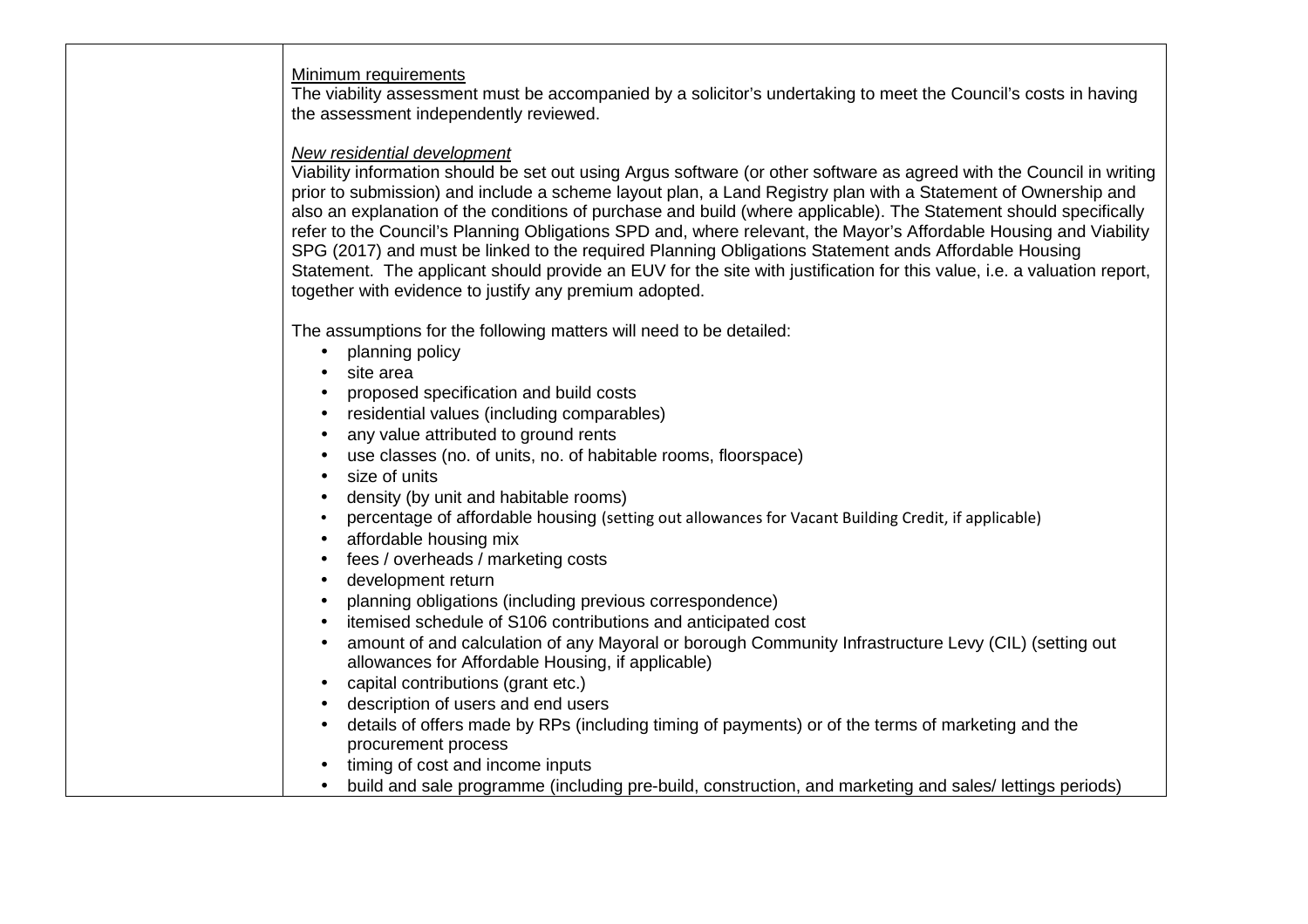| • commercial yields /rents (including comparables) and any incentives                                                                                                                                                                                                                                                                                                                                                                                                                                                                                                             |
|-----------------------------------------------------------------------------------------------------------------------------------------------------------------------------------------------------------------------------------------------------------------------------------------------------------------------------------------------------------------------------------------------------------------------------------------------------------------------------------------------------------------------------------------------------------------------------------|
| The full working viability model and/or all the assumptions and calculations included in the modelling must be<br>submitted alongside the viability assessment.                                                                                                                                                                                                                                                                                                                                                                                                                   |
| The viability assessment should include an executive summary which outlines the key conclusions being drawn<br>from the appraisal for the lay reader.                                                                                                                                                                                                                                                                                                                                                                                                                             |
| Loss of existing housing stock<br>Where a viability assessment is being prepared to justify the loss of existing housing stock on a site resulting in a<br>reduction in housing numbers, the viability assessment will also need to assess the cost of<br>refurbishment/rehabilitation to a habitable level.                                                                                                                                                                                                                                                                      |
| Heritage assets<br>Where a viability assessment is being prepared to justify the demolition of or substantial harm to a designated or<br>undesignated heritage asset, the following details will be required:<br>• valuation of the existing building and site<br>• a full survey identifying the repairs required<br>• development costs including a costed schedule of repairs<br>• an estimate of the value of the repaired property, including potential yields<br>• evidence that the property has been marketed for a reasonable period at a price reflecting its condition |
| Loss/change of use of public house<br>Where a viability assessment is being prepared to justify the loss of a public house, as a minimum, the following<br>details will be needed:                                                                                                                                                                                                                                                                                                                                                                                                |
| • evidence in the form of at least the last three trading years of audited accounts.<br>• details of the efforts that have been made to preserve the public house (including all diversification options<br>explored) and evidence supplied to illustrate that it would not be economically viable to retain the building or site<br>for its existing use.                                                                                                                                                                                                                        |
| • details should also be provided of any changes to the public house in the period that corresponds with the trading<br>information plus 1 year beforehand (so 4 years in total) that may have impacted on the business.                                                                                                                                                                                                                                                                                                                                                          |
| • evidence that demonstrates that the public house has been operated positively i.e. that it has not been run poorly<br>in order to smooth the way for redevelopment.<br>• any ancillary use associated with a public house, such as accommodation for staff or otherwise, will need to be                                                                                                                                                                                                                                                                                        |
| assessed as part of the viability report.                                                                                                                                                                                                                                                                                                                                                                                                                                                                                                                                         |
| Guidance                                                                                                                                                                                                                                                                                                                                                                                                                                                                                                                                                                          |